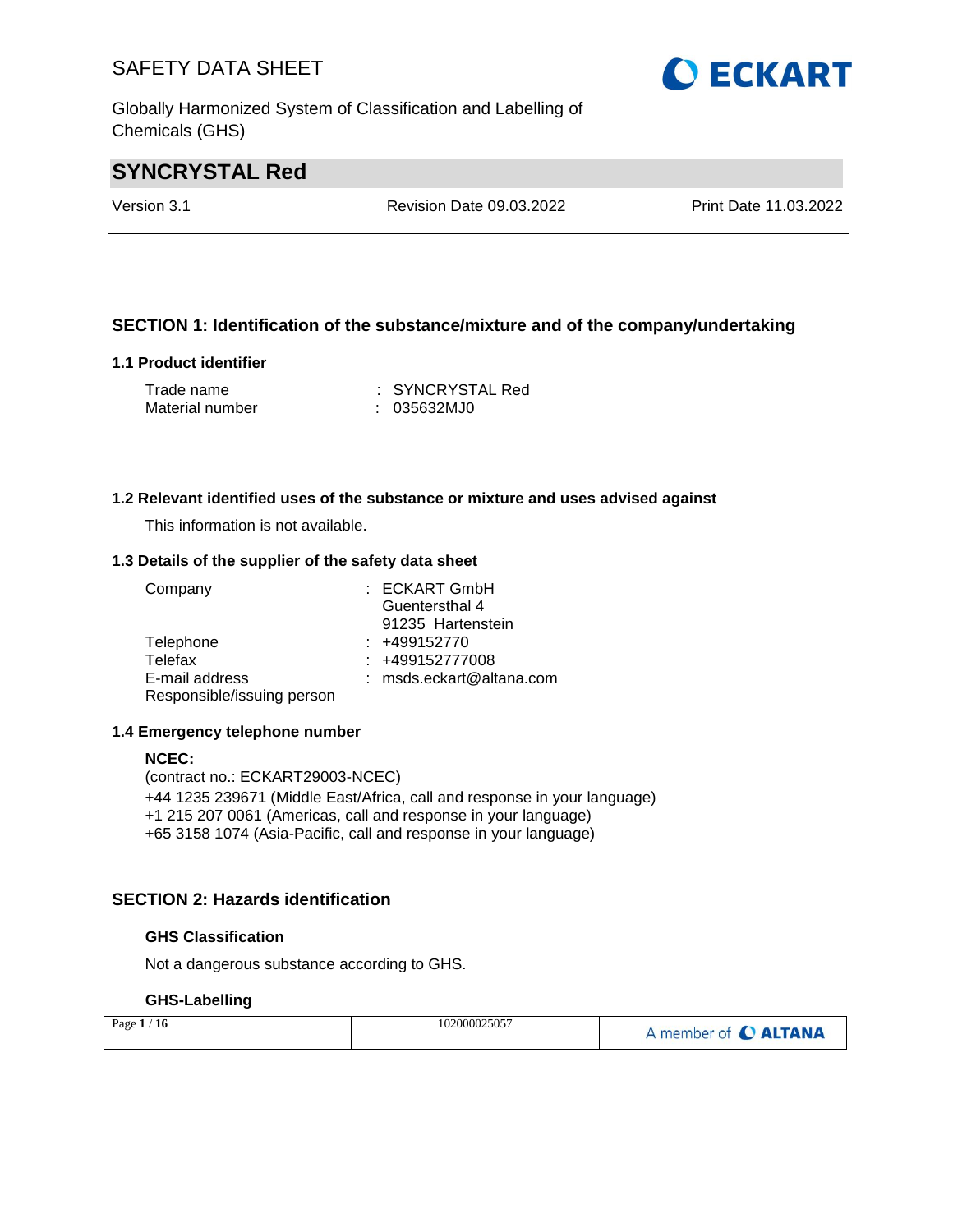Globally Harmonized System of Classification and Labelling of Chemicals (GHS)

# **SYNCRYSTAL Red**

Version 3.1 Revision Date 09.03.2022 Print Date 11.03.2022

Not a hazardous substance or mixture according to the Globally Harmonised System (GHS).

**Hazardous components which must be listed on the label**

#### **SECTION 3: Composition/information on ingredients**

Substance No. **:** :

#### **Hazardous components**

| Chemical name    | CAS-No.<br>EINECS-No.   | <b>Classification and</b><br>labelling | Concentration[%] |
|------------------|-------------------------|----------------------------------------|------------------|
| titanium dioxide | 13463-67-7<br>236-675-5 | Acute Tox.:5:H333                      | $50 - 100$       |

For the full text of the H-Statements mentioned in this Section, see Section 16.

### **SECTION 4: First aid measures**

#### **4.1 Description of first aid measures**

| General advice          | : Do not leave the victim unattended.                                                                                                 |  |
|-------------------------|---------------------------------------------------------------------------------------------------------------------------------------|--|
| If inhaled              | : If unconscious, place in recovery position and seek medical<br>advice.<br>If symptoms persist, call a physician.                    |  |
| In case of skin contact | : Wash off with soap and water.                                                                                                       |  |
| In case of eye contact  | : Remove contact lenses.<br>If eye irritation persists, consult a specialist.                                                         |  |
| If swallowed            | : Keep respiratory tract clear.<br>Do not give milk or alcoholic beverages.<br>Never give anything by mouth to an unconscious person. |  |
| Page 2 / 16             | 102000025057<br>A member of <b>C ALTANA</b>                                                                                           |  |

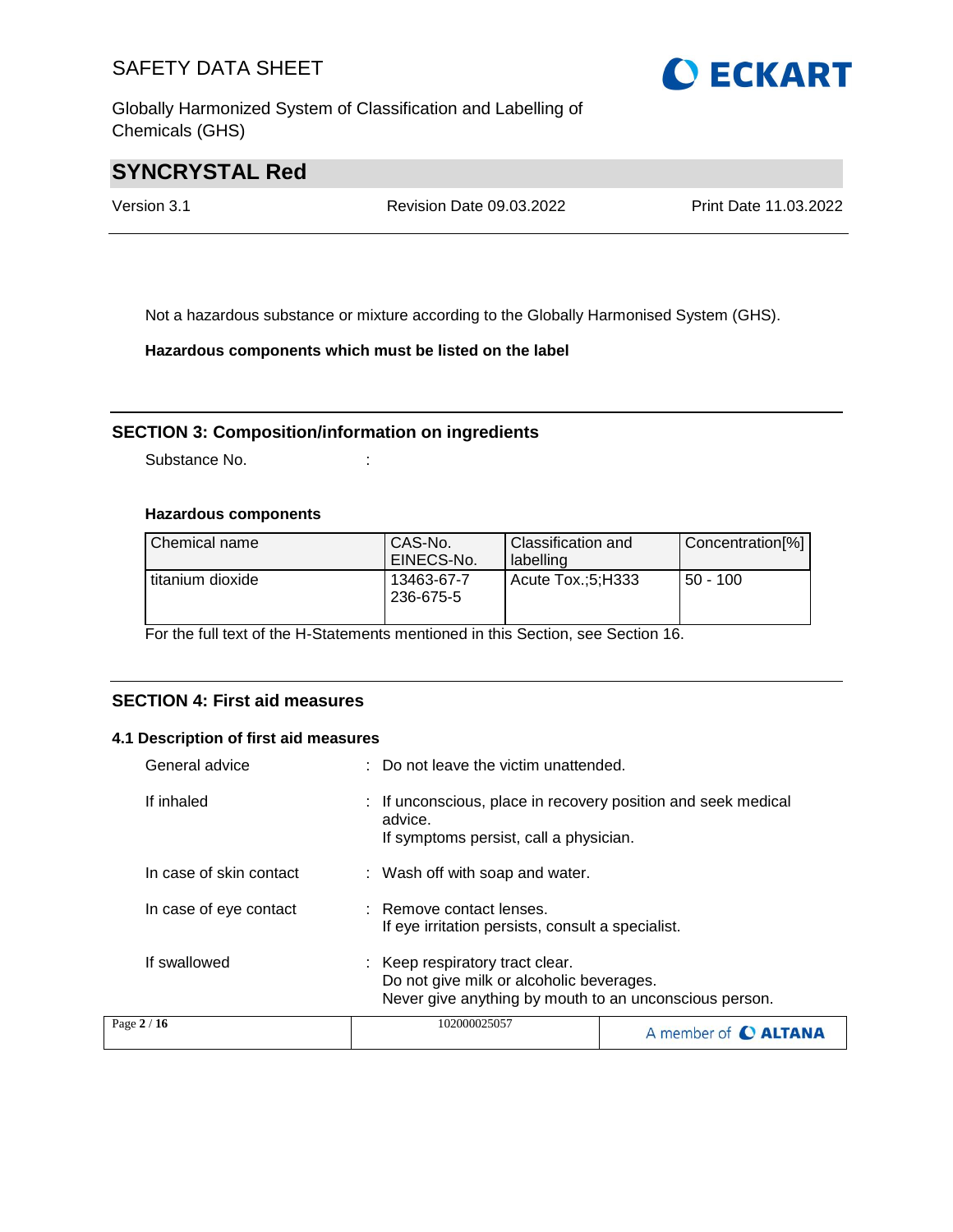Globally Harmonized System of Classification and Labelling of Chemicals (GHS)

# **SYNCRYSTAL Red**

Version 3.1 Revision Date 09.03.2022 Print Date 11.03.2022

If symptoms persist, call a physician.

### **4.2 Most important symptoms and effects, both acute and delayed**

This information is not available.

#### **4.3 Indication of any immediate medical attention and special treatment needed**

This information is not available.

### **SECTION 5: Firefighting measures**

#### **5.1 Extinguishing media**

Suitable extinguishing media : Foam, Carbon dioxide (CO2), ABC powder

#### **5.2 Special hazards arising from the substance or mixture**

This information is not available.

#### **5.3 Advice for firefighters**

| Special protective equipment<br>for firefighters | ÷ | Wear self-contained breathing apparatus for firefighting if<br>necessary.                                                                              |
|--------------------------------------------------|---|--------------------------------------------------------------------------------------------------------------------------------------------------------|
| Further information                              |   | : Standard procedure for chemical fires. Use extinguishing<br>measures that are appropriate to local circumstances and the<br>surrounding environment. |

#### **SECTION 6: Accidental release measures**

#### **6.1 Personal precautions, protective equipment and emergency procedures**

Personal precautions : Avoid dust formation.

#### **6.2 Environmental precautions**

| Environmental precaduons | The special environmental precaduons required. |                      |
|--------------------------|------------------------------------------------|----------------------|
| Page $3/16$              | 102000025057                                   | A member of C ALTANA |



Environmental precautions : No special environmental precautions required.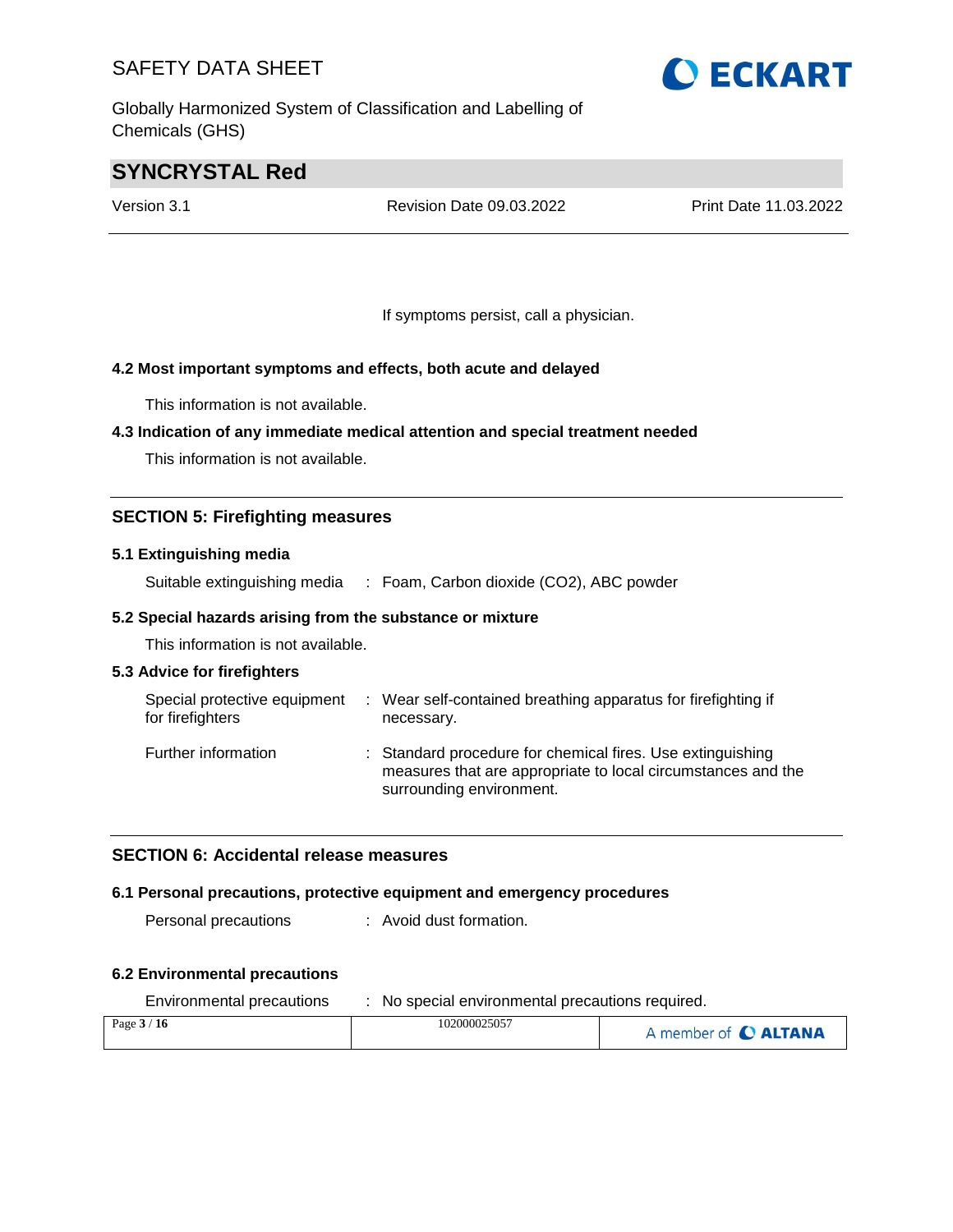Globally Harmonized System of Classification and Labelling of Chemicals (GHS)

# **O ECKART**

# **SYNCRYSTAL Red**

| Version 3.1 | Revision Date 09.03.2022 | Print Date 11.03.2022 |
|-------------|--------------------------|-----------------------|
|             |                          |                       |

#### **6.3 Methods and materials for containment and cleaning up**

| Methods for cleaning up | : Pick up and arrange disposal without creating dust. |
|-------------------------|-------------------------------------------------------|
|                         | Sweep up and shovel.                                  |
|                         | Keep in suitable, closed containers for disposal.     |

#### **6.4 Reference to other sections**

This information is not available.

### **SECTION 7: Handling and storage**

### **7.1 Precautions for safe handling**

| Advice on safe handling                            | : For personal protection see section 8. Smoking, eating and<br>drinking should be prohibited in the application area. |
|----------------------------------------------------|------------------------------------------------------------------------------------------------------------------------|
| Advice on protection against<br>fire and explosion | : Provide appropriate exhaust ventilation at places where dust<br>is formed.                                           |
| Hygiene measures                                   | : General industrial hygiene practice.                                                                                 |

#### **7.2 Conditions for safe storage, including any incompatibilities**

| Requirements for storage<br>areas and containers | : Electrical installations / working materials must comply with<br>the technological safety standards. |
|--------------------------------------------------|--------------------------------------------------------------------------------------------------------|
| Advice on common storage                         | : No materials to be especially mentioned.                                                             |
| Other data                                       | : Keep in a dry place. No decomposition if stored and applied<br>as directed.                          |

#### **7.3 Specific end use(s)**

This information is not available.

| Page $4/16$ | 102000025057 | A member of C ALTANA |
|-------------|--------------|----------------------|
|             |              |                      |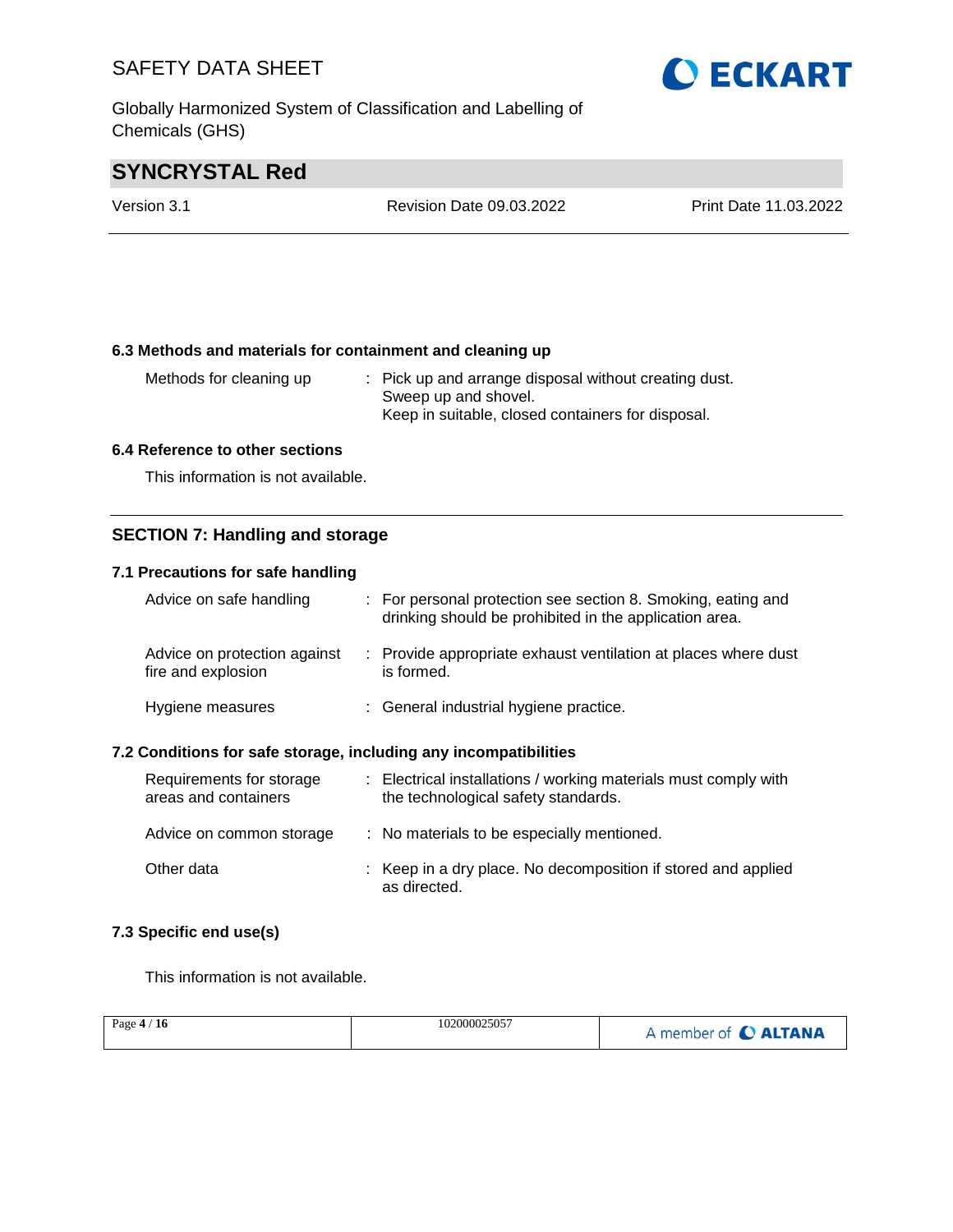Globally Harmonized System of Classification and Labelling of Chemicals (GHS)

# **SYNCRYSTAL Red**

Version 3.1 Revision Date 09.03.2022 Print Date 11.03.2022

## **SECTION 8: Exposure controls/personal protection**

#### **8.1 Control parameters**

#### **Germany:**

| Components                                 | $CAS-N0$ .                  | Value type<br>Control<br>(Form of<br>Update<br>parameters<br>exposure)                                                             |                                                                                                                                                                                                                                                                                                                                                                                                     | Basis      |             |  |
|--------------------------------------------|-----------------------------|------------------------------------------------------------------------------------------------------------------------------------|-----------------------------------------------------------------------------------------------------------------------------------------------------------------------------------------------------------------------------------------------------------------------------------------------------------------------------------------------------------------------------------------------------|------------|-------------|--|
| titanium<br>dioxide                        | 13463-67-<br>$\overline{7}$ | AGW (Inhalable<br>fraction)                                                                                                        | DE TRGS 900                                                                                                                                                                                                                                                                                                                                                                                         |            |             |  |
| Peak-limit: excursion<br>factor (category) |                             | 2; (II)                                                                                                                            |                                                                                                                                                                                                                                                                                                                                                                                                     |            |             |  |
| titanium<br>dioxide                        | 13463-67-<br>7              | AGW (Alveolate<br>fraction)                                                                                                        | DE TRGS 900                                                                                                                                                                                                                                                                                                                                                                                         |            |             |  |
| Peak-limit: excursion<br>factor (category) |                             | 2; (II)                                                                                                                            |                                                                                                                                                                                                                                                                                                                                                                                                     |            |             |  |
| titanium<br>dioxide                        | 13463-67-<br>$\overline{7}$ | <b>AGW</b> (Inhalable<br>fraction)                                                                                                 | DE TRGS 900                                                                                                                                                                                                                                                                                                                                                                                         |            |             |  |
| Peak-limit: excursion<br>factor (category) |                             | 2; (II)                                                                                                                            |                                                                                                                                                                                                                                                                                                                                                                                                     |            |             |  |
| Further information                        |                             |                                                                                                                                    | General dust value. For this substance no specific occupational<br>exposure limit value is established, since the AGS does not yet<br>have information regarding unspecific action on the respiratory<br>organs in excess of the normal values. Commission for dangerous<br>substancesSenate commission for the review of compounds at<br>the work place dangerous for the health (MAK-commission). |            |             |  |
| titanium<br>dioxide                        | 13463-67-<br>$\overline{7}$ | AGW (Alveolate<br>fraction)                                                                                                        | $1,25 \, \text{mg/m}$ 3                                                                                                                                                                                                                                                                                                                                                                             | 2014-04-02 | DE TRGS 900 |  |
| Peak-limit: excursion<br>factor (category) |                             | 2; (II)                                                                                                                            |                                                                                                                                                                                                                                                                                                                                                                                                     |            |             |  |
| Further information                        |                             | General dust value. For this substance no specific occupational<br>exposure limit value is established, since the AGS does not yet |                                                                                                                                                                                                                                                                                                                                                                                                     |            |             |  |

| Page $5/16$ | 102000025057 | A member of C ALTANA |
|-------------|--------------|----------------------|
|             |              |                      |

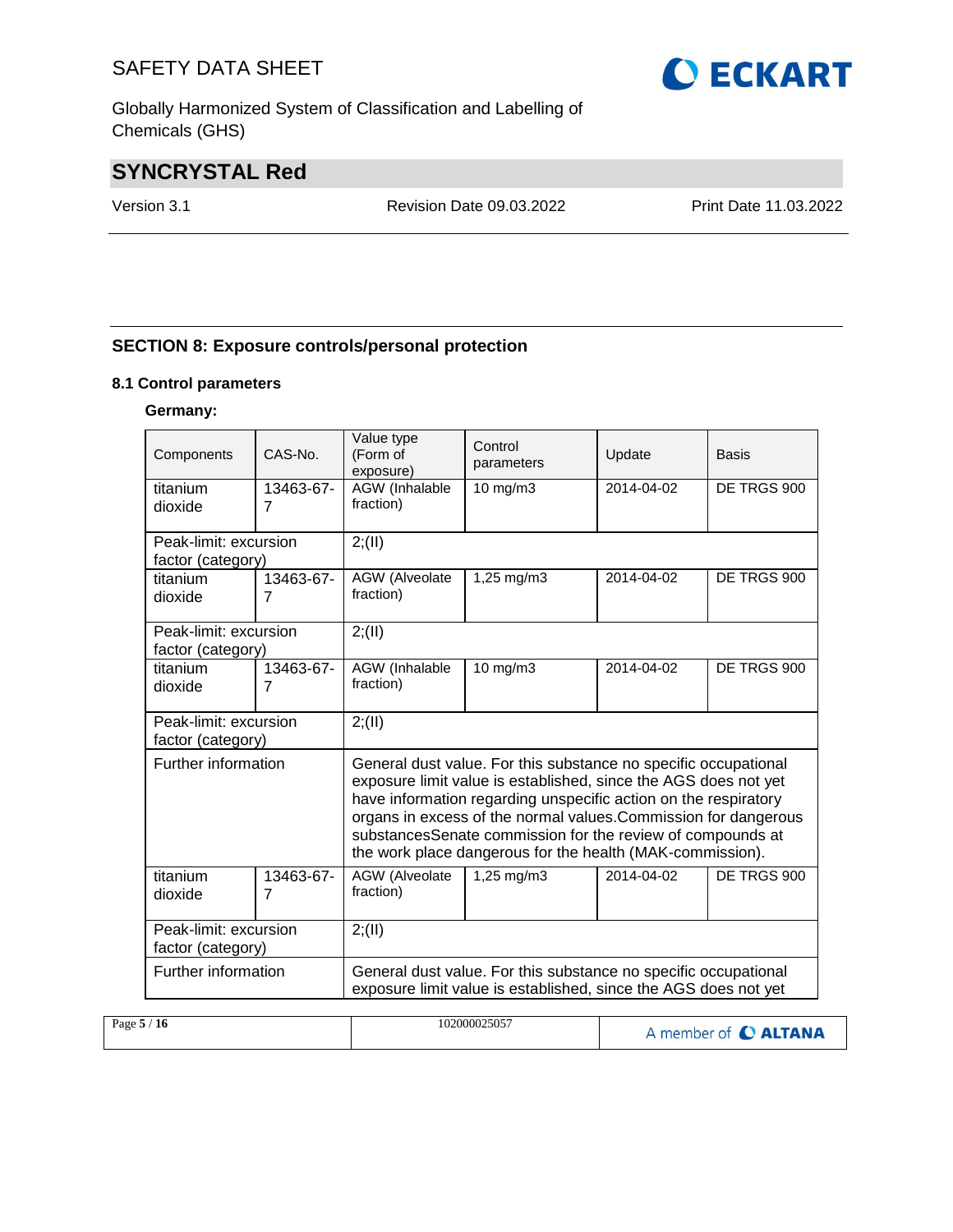Globally Harmonized System of Classification and Labelling of Chemicals (GHS)

# **SYNCRYSTAL Red**

| rsion 3.1 |  |  |
|-----------|--|--|
|           |  |  |

Version 3.1 Revision Date 09.03.2022 Print Date 11.03.2022

|                                                   |                | have information regarding unspecific action on the respiratory<br>organs in excess of the normal values. Commission for dangerous<br>substancesSenate commission for the review of compounds at<br>the work place dangerous for the health (MAK-commission). |                |            |             |  |
|---------------------------------------------------|----------------|---------------------------------------------------------------------------------------------------------------------------------------------------------------------------------------------------------------------------------------------------------------|----------------|------------|-------------|--|
| Fluorphlogop<br>ite                               | 12003-38-<br>2 | AGW (Inhalable<br>fraction)                                                                                                                                                                                                                                   | 1 mg/m $3$     | 2009-07-02 | DE TRGS 900 |  |
| (Mg3K[AIF2<br>$O(SiO3)3$ ]                        |                |                                                                                                                                                                                                                                                               |                |            |             |  |
| Peak-limit: excursion<br>factor (category)        |                | 4(11)                                                                                                                                                                                                                                                         |                |            |             |  |
| Further information                               |                | Senate commission for the review of compounds at the work<br>place dangerous for the health (MAK-commission). Skin<br>absorptionWhen there is compliance with the OEL and biological<br>tolerance values, there is no risk of harming the unborn child        |                |            |             |  |
| Fluorphlogop<br>ite<br>(Mg3K[AIF2<br>$O(SiO3)3$ ] | 12003-38-<br>2 | <b>TWA</b>                                                                                                                                                                                                                                                    | $2,5$ mg/m $3$ | 2000-06-16 | 2000/39/EC  |  |
| Further information                               |                | Indicative                                                                                                                                                                                                                                                    |                |            |             |  |

### **United States of America (USA):**

| Components          | CAS-No.        | Value type<br>(Form of<br>exposure) | Control<br>Update<br>parameters        |                      | <b>Basis</b> |
|---------------------|----------------|-------------------------------------|----------------------------------------|----------------------|--------------|
| titanium<br>dioxide | 13463-67-      | TWA (total dust)                    | 50 Million particles<br>per cubic foot | 2012-07-01           |              |
| titanium<br>dioxide | 13463-67-      | TWA (total dust)                    | $15 \text{ mg/m}$                      | 2012-07-01           |              |
| titanium<br>dioxide | 13463-67-      | TWA (respirable<br>fraction)        | $5$ mg/m $3$                           | 2012-07-01           |              |
| titanium<br>dioxide | 13463-67-<br>7 | TWA (respirable<br>fraction)        | 15 Million particles<br>per cubic foot | 2012-07-01           |              |
| titanium<br>dioxide | 13463-67-      | PEL (Total dust)                    | $10 \text{ mg/m}$                      | 2014-11-26           |              |
| Page 6 / 16         |                |                                     | 102000025057                           | A member of C ALTANA |              |

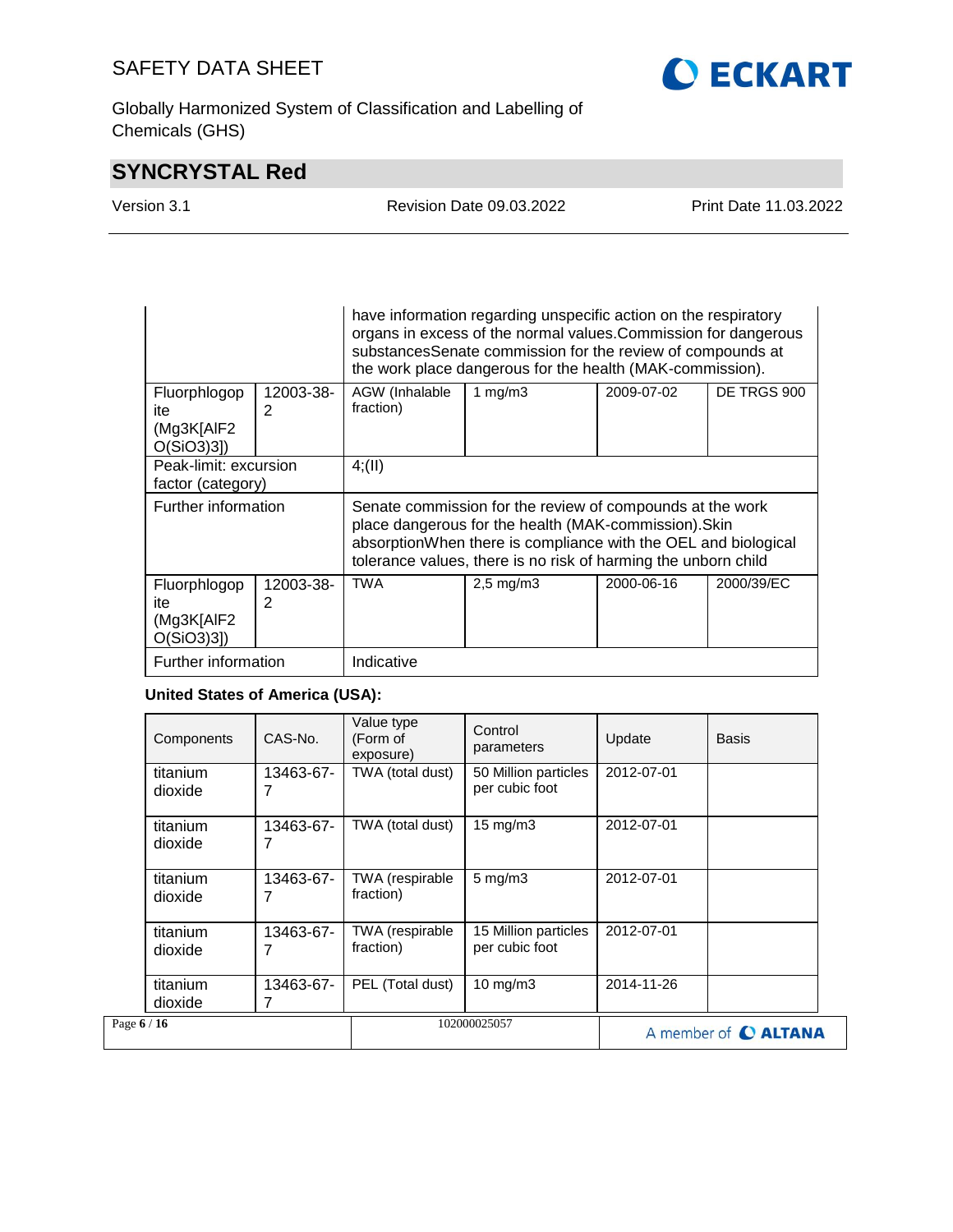

Globally Harmonized System of Classification and Labelling of Chemicals (GHS)

# **SYNCRYSTAL Red**

Version 3.1 Revision Date 09.03.2022 Print Date 11.03.2022

| titanium<br>dioxide                                | 13463-67-<br>7              | PEL (respirable<br>dust fraction) | $5$ mg/m $3$   | 2014-11-26 |  |
|----------------------------------------------------|-----------------------------|-----------------------------------|----------------|------------|--|
| titanium<br>dioxide                                | 13463-67-<br>7              | TWA (total dust)                  | 15 mg/m3       | 2011-07-01 |  |
| titanium<br>dioxide                                | 13463-67-<br>7              | <b>TWA</b> (Total<br>dust)        | 10 mg/m3       | 1989-01-19 |  |
| titanium<br>dioxide                                | 13463-67-<br>7              | PEL (Total dust)                  | 10 mg/m3       | 2014-11-26 |  |
| titanium<br>dioxide                                | 13463-67-<br>7              | PEL (respirable<br>dust fraction) | $5$ mg/m $3$   | 2014-11-26 |  |
| titanium<br>dioxide                                | 13463-67-<br>$\overline{7}$ | <b>TWA</b>                        | $10$ mg/m $3$  | 2014-03-01 |  |
| Fluorphlogop<br>ite<br>(Mg3K[AIF2<br>$O(SiO3)3$ ]) | 12003-38-<br>2              | <b>TWA</b>                        | $2,5$ mg/m $3$ | 2007-01-01 |  |
| Fluorphlogop<br>ite<br>(Mg3K[AIF2<br>$O(SiO3)3$ ]  | 12003-38-<br>$\overline{2}$ | <b>TWA</b>                        | $2,5$ mg/m $3$ | 2010-03-01 |  |
| Fluorphlogop<br>ite<br>(Mg3K[AIF2<br>$O(SiO3)3$ ]  | 12003-38-<br>2              | <b>TWA</b>                        | $2,5$ mg/m $3$ | 1989-01-19 |  |

### **8.2 Exposure controls**

### **Personal protective equipment**

Eye protection : Safety glasses

| Page $7/16$ | 102000025057 | A member of C ALTANA |
|-------------|--------------|----------------------|
|             |              |                      |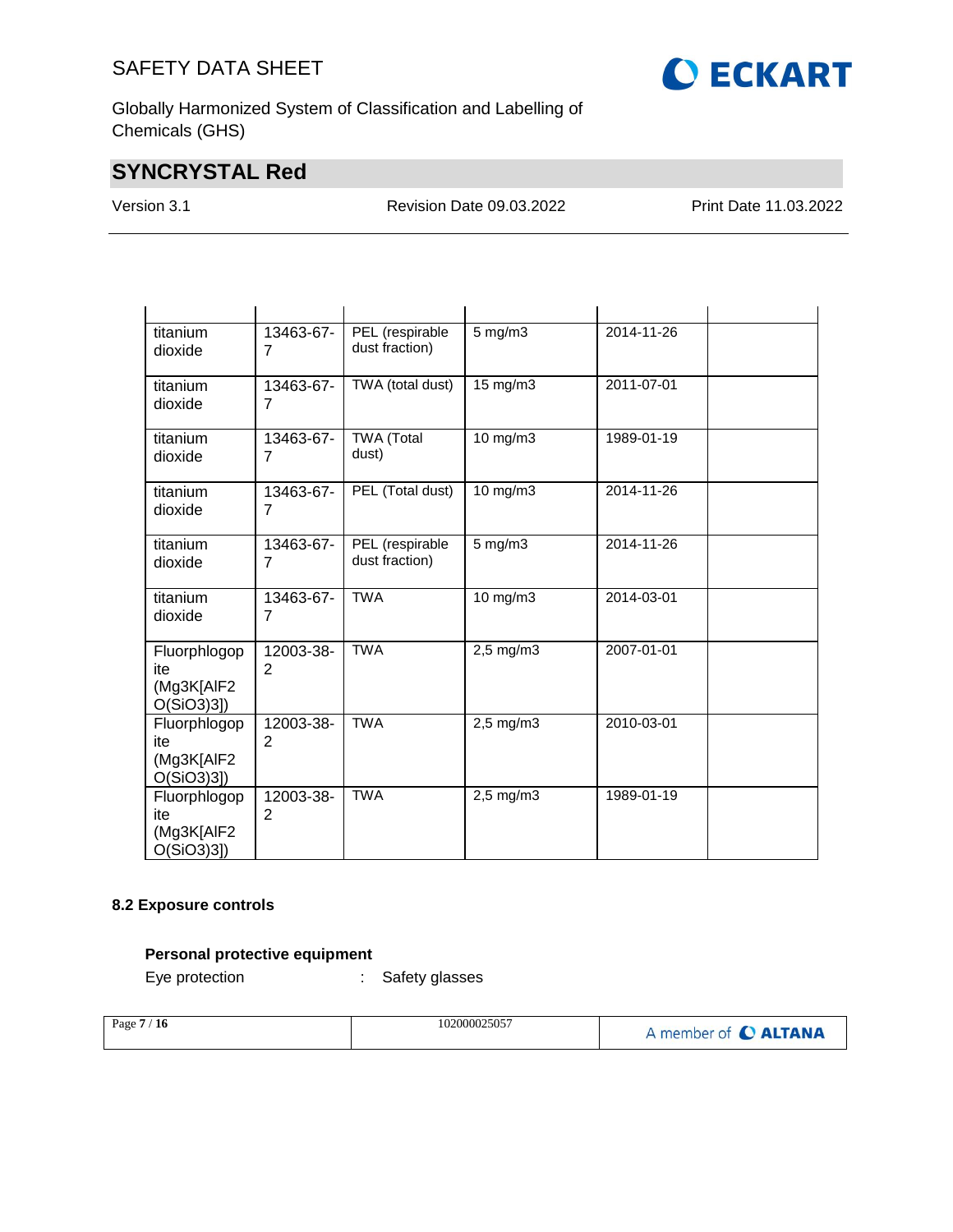Globally Harmonized System of Classification and Labelling of Chemicals (GHS)



# **SYNCRYSTAL Red**

| Version 3.1                                              |   | Revision Date 09.03.2022                                           | <b>Print Date 11.03.2022</b> |
|----------------------------------------------------------|---|--------------------------------------------------------------------|------------------------------|
|                                                          |   |                                                                    |                              |
| Skin and body protection                                 |   | : Protective suit                                                  |                              |
| Respiratory protection                                   | ÷ | No personal respiratory protective equipment normally<br>required. |                              |
| <b>Environmental exposure controls</b><br>General advice |   | No special environmental precautions required.                     |                              |

# **SECTION 9: Physical and chemical properties**

### **9.1 Information on basic physical and chemical properties**

| Appearance                  | : powder                                      |
|-----------------------------|-----------------------------------------------|
| Colour                      | : red                                         |
| Odour                       | : odourless                                   |
| pH                          | : substance/mixture is non-soluble (in water) |
| Freezing point              | No data available                             |
| Boiling point/boiling range | No data available                             |
| Flash point                 | No data available                             |
| <b>Bulk density</b>         | $0,4$ g/cm3                                   |
| Flammability (solid, gas)   | Will not burn                                 |
| Auto-flammability           | No data available                             |
| Upper explosion limit       | : No data available                           |
| Lower explosion limit       | No data available                             |
| Vapour pressure             | No data available                             |
| Density                     | : $3,5 \text{ g/cm}$ 3                        |
|                             |                                               |

| Page $8/16$ | 102000025057 | A member of C ALTANA |
|-------------|--------------|----------------------|
|             |              |                      |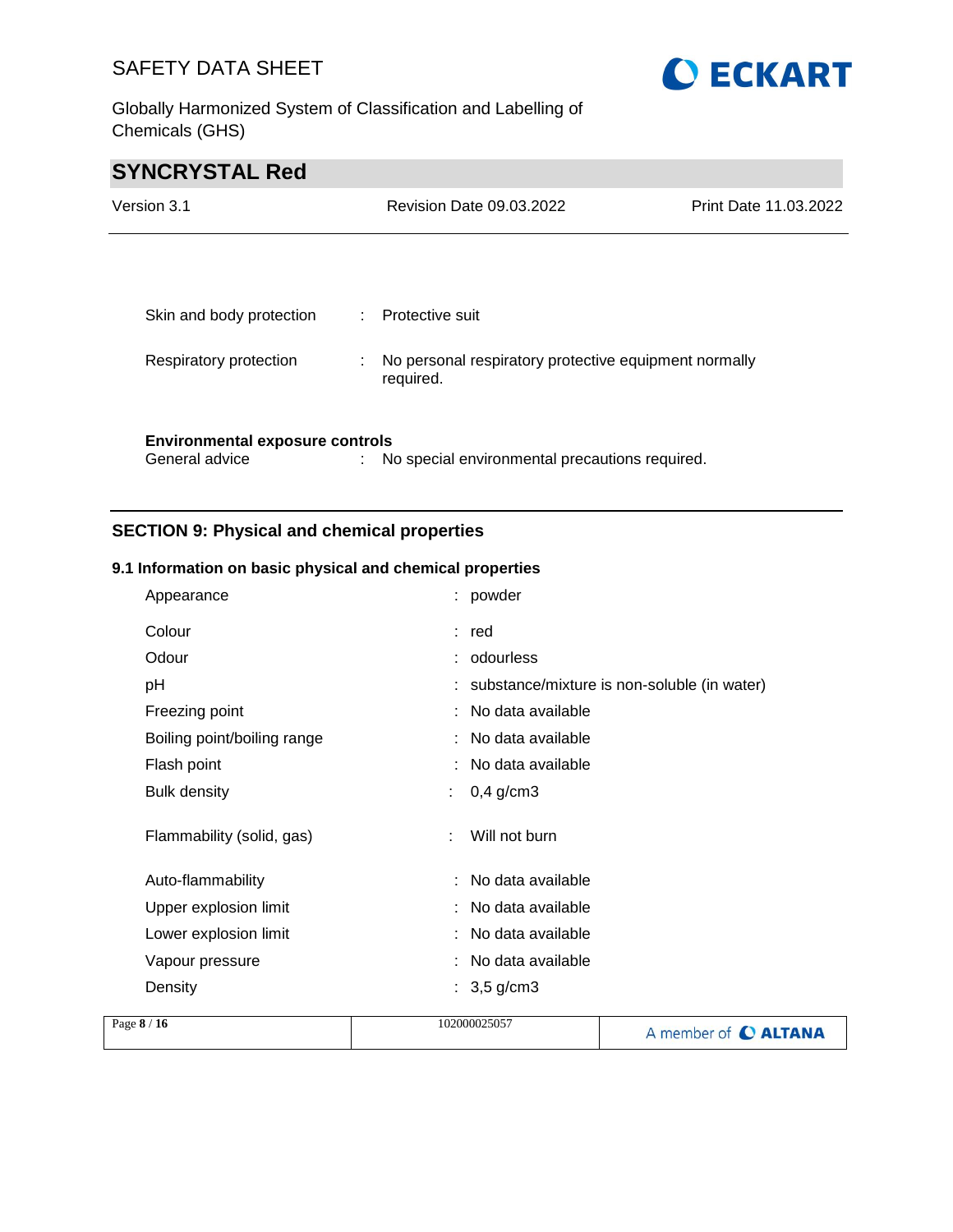Globally Harmonized System of Classification and Labelling of Chemicals (GHS)

# **SYNCRYSTAL Red**

| Version 3.1 | Revision Date 09.03.2022 | Print Date 11.03.2022 |
|-------------|--------------------------|-----------------------|
|             |                          |                       |

| Water solubility                       | : No data available   |
|----------------------------------------|-----------------------|
| Miscibility with water                 | : immiscible          |
| Solubility in other solvents           | : No data available   |
| Partition coefficient: n-octanol/water | $:$ No data available |
| Ignition temperature                   | : No data available   |
| Thermal decomposition                  | : No data available   |
| Viscosity, dynamic                     | No data available     |
| Viscosity, kinematic                   | : No data available   |
| <b>Flow time</b>                       | No data available     |

## **9.2 Other information**

No data available

### **SECTION 10: Stability and reactivity**

#### **10.1 Reactivity**

No decomposition if stored and applied as directed.

#### **10.2 Chemical stability**

No decomposition if stored and applied as directed.

### **10.3 Possibility of hazardous reactions**

| Hazardous reactions | . Stable under recommended storage conditions., No hazards |
|---------------------|------------------------------------------------------------|
|                     | to be specially mentioned.                                 |

#### **10.4 Conditions to avoid**

Conditions to avoid : No data available

### **10.5 Incompatible materials**

| Page $9/16$ | 102000025057 | A member of C ALTANA |
|-------------|--------------|----------------------|
|             |              |                      |

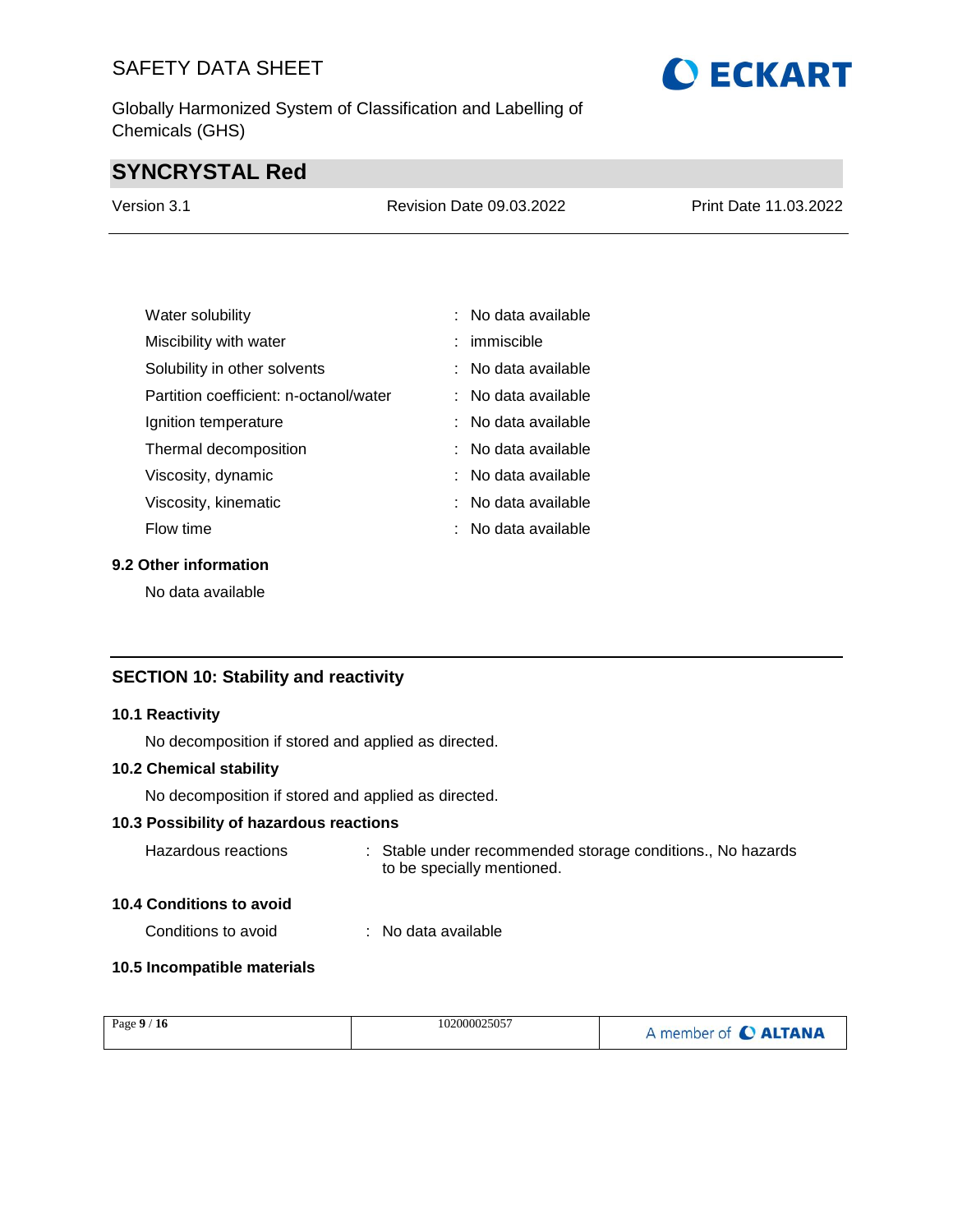Globally Harmonized System of Classification and Labelling of Chemicals (GHS)



# **SYNCRYSTAL Red**

| Version 3.1                                  | <b>Revision Date 09.03.2022</b> | Print Date 11.03.2022 |
|----------------------------------------------|---------------------------------|-----------------------|
|                                              |                                 |                       |
| Materials to avoid                           | : No data available             |                       |
| 10.6 Hazardous decomposition products        |                                 |                       |
| Hazardous decomposition<br>products          | : No data available             |                       |
| Other information                            | : No data available             |                       |
| <b>SECTION 11: Toxicological information</b> |                                 |                       |
| 11.1 Information on toxicological effects    |                                 |                       |

### **Acute toxicity**

| <b>Components:</b>                       |                                |
|------------------------------------------|--------------------------------|
| titanium dioxide:<br>Acute oral toxicity | : LD50 Rat: $>$ 5 000 mg/kg    |
| Acute inhalation toxicity                | : LC50 Rat: 6,8 mg/l           |
|                                          | Exposure time: 4 h             |
|                                          | Test atmosphere: dust/mist     |
| Acute dermal toxicity                    | : LD50 Rabbit: $>$ 5 000 mg/kg |

#### **Skin corrosion/irritation**

No data available

### **Serious eye damage/eye irritation**

| Page $10/16$ | 102000025057 | A member of C ALTANA |
|--------------|--------------|----------------------|
|--------------|--------------|----------------------|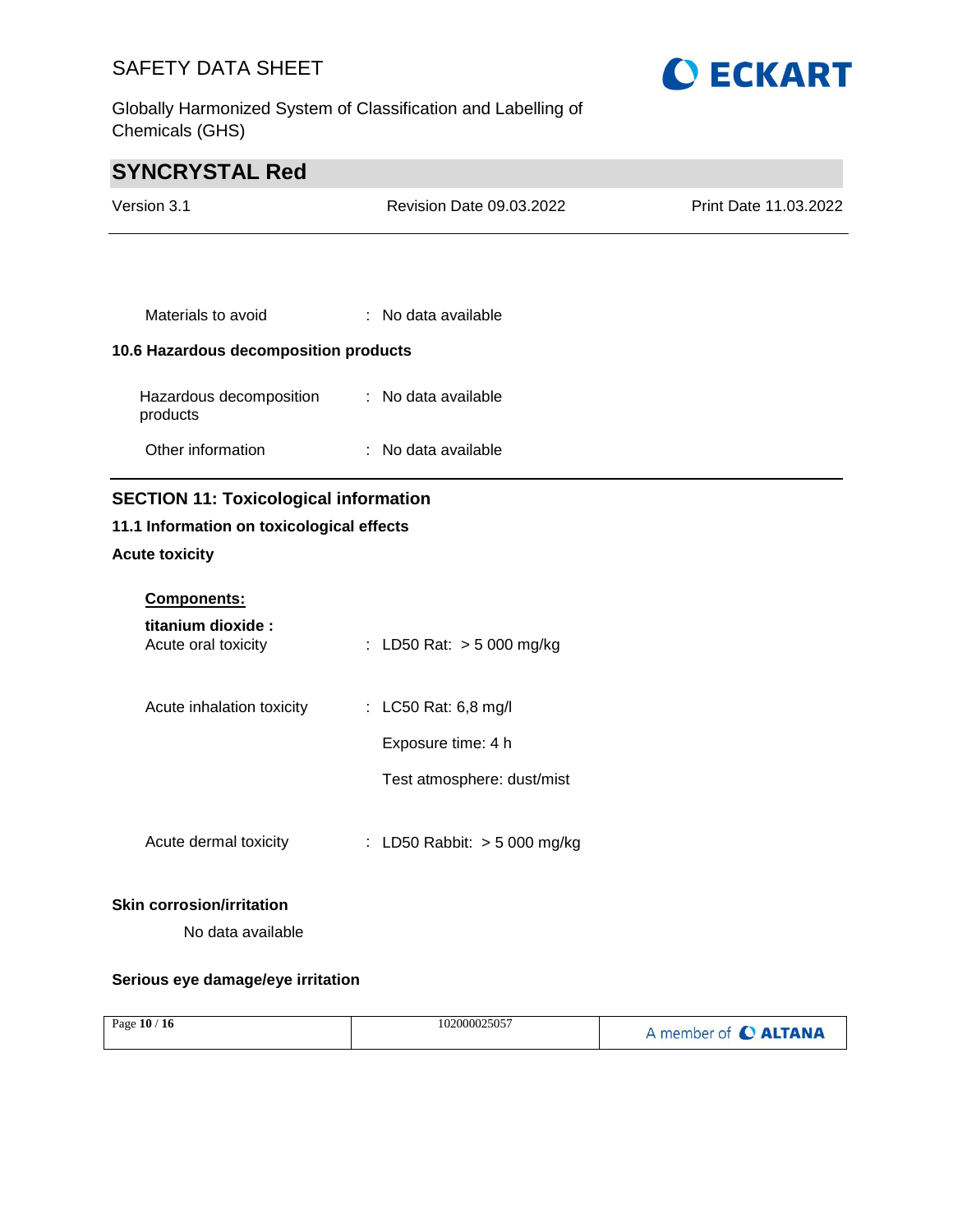Globally Harmonized System of Classification and Labelling of Chemicals (GHS)

# **SYNCRYSTAL Red**

Version 3.1 Revision Date 09.03.2022 Print Date 11.03.2022

No data available

#### **Respiratory or skin sensitisation**

No data available

#### **Carcinogenicity**

No data available

#### **Toxicity to reproduction/fertility**

No data available

#### **Reprod.Tox./Development/Teratogenicity**

No data available

### **STOT - single exposure**

No data available

### **STOT - repeated exposure**

No data available

#### **Aspiration toxicity**

No data available

#### **Further information**

### **Product**

No data available

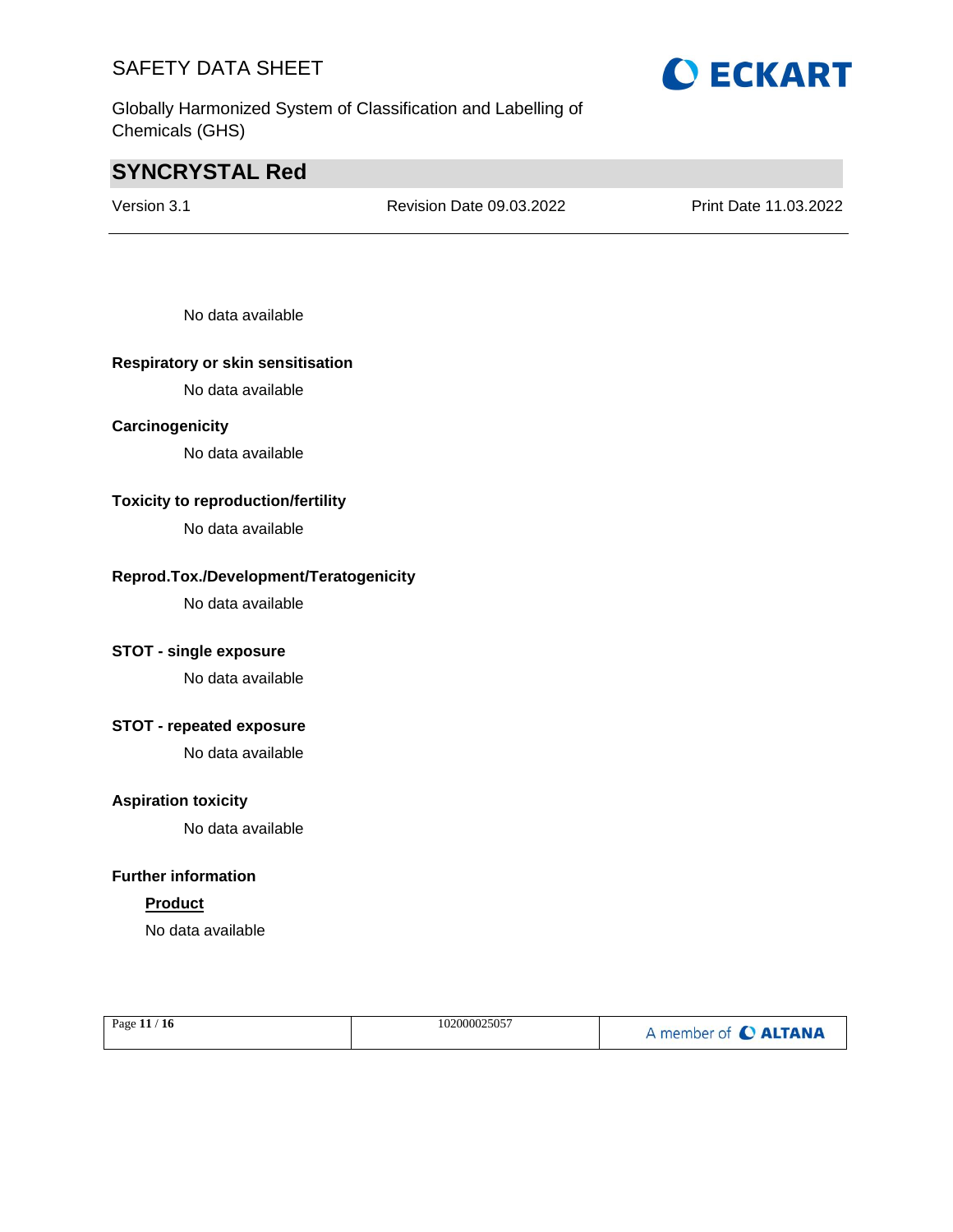Globally Harmonized System of Classification and Labelling of Chemicals (GHS)

# **SYNCRYSTAL Red**

Version 3.1 Revision Date 09.03.2022 Print Date 11.03.2022

### **SECTION 12: Ecological information**

#### **12.1 Toxicity**

No data available

#### **12.2 Persistence and degradability**

No data available

#### **12.3 Bioaccumulative potential**

No data available

#### **12.4 Mobility in soil**

No data available

### **12.5 Results of PBT and vPvB assessment**

No data available

### **12.6 Other adverse effects**

#### **Product:**

| Additional ecological | : No data available |
|-----------------------|---------------------|
| information           |                     |

| Page 12 / 16 | 102000025057 | A member of C ALTANA |
|--------------|--------------|----------------------|
|--------------|--------------|----------------------|

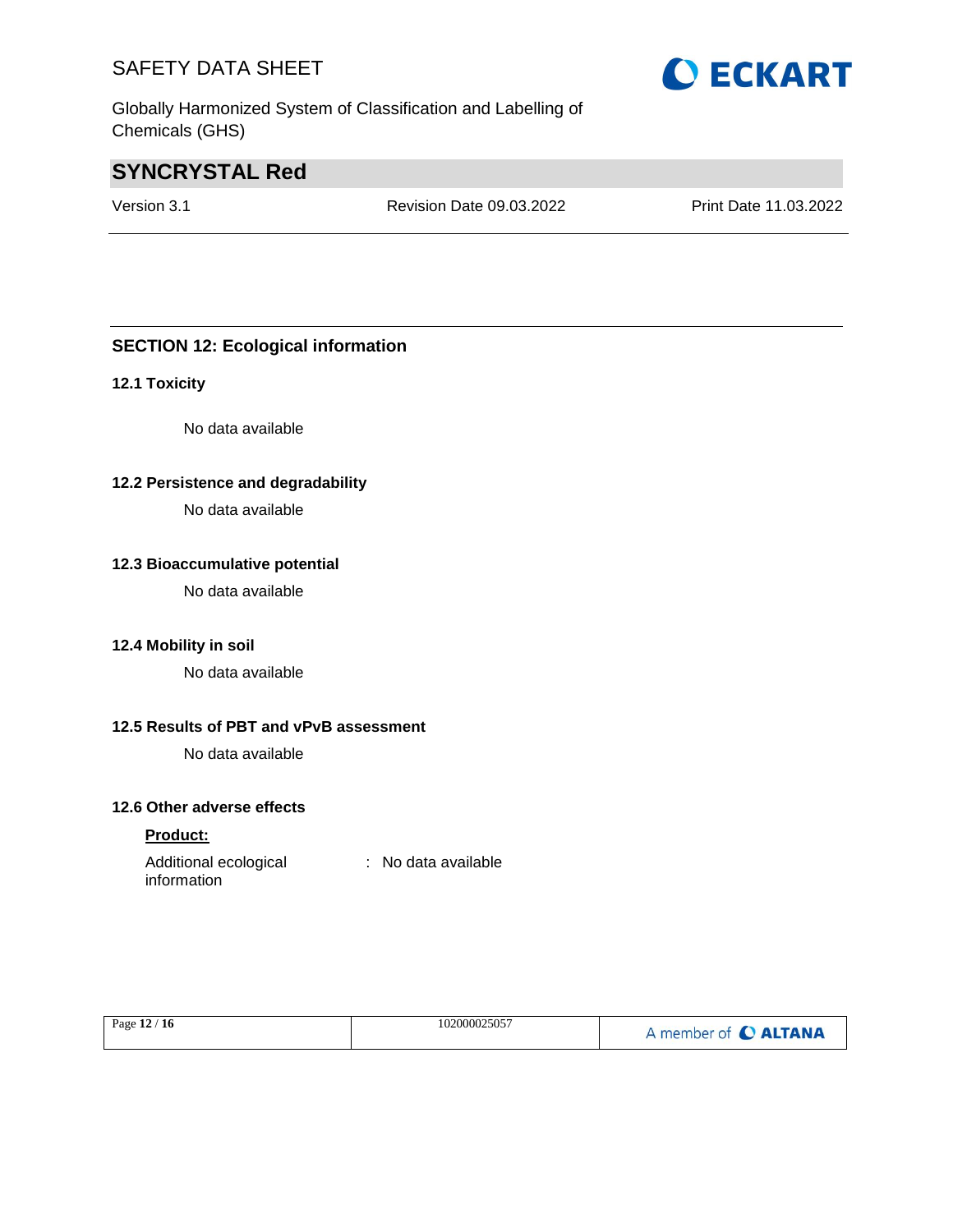Globally Harmonized System of Classification and Labelling of Chemicals (GHS)

# **SYNCRYSTAL Red**

Version 3.1 Revision Date 09.03.2022 Print Date 11.03.2022

### **SECTION 13: Disposal considerations**

### **13.1 Waste treatment methods**

Contaminated packaging : Empty containers should be taken to an approved waste handling site for recycling or disposal.

### **SECTION 14: Transport information**

#### **14.1 UN number**

#### **ADR**

Not dangerous goods

#### **TDG**

Not dangerous goods

#### **CFR**

Not dangerous goods

#### **IMDG**

Not dangerous goods

### **IATA**

Not dangerous goods

#### **14.2 Proper shipping name**

#### **ADR**

Not dangerous goods

### **TDG**

Not dangerous goods

### **CFR**

Not dangerous goods

| Page $13/16$ | 102000025057 | A member of C ALTANA |
|--------------|--------------|----------------------|
|              |              |                      |

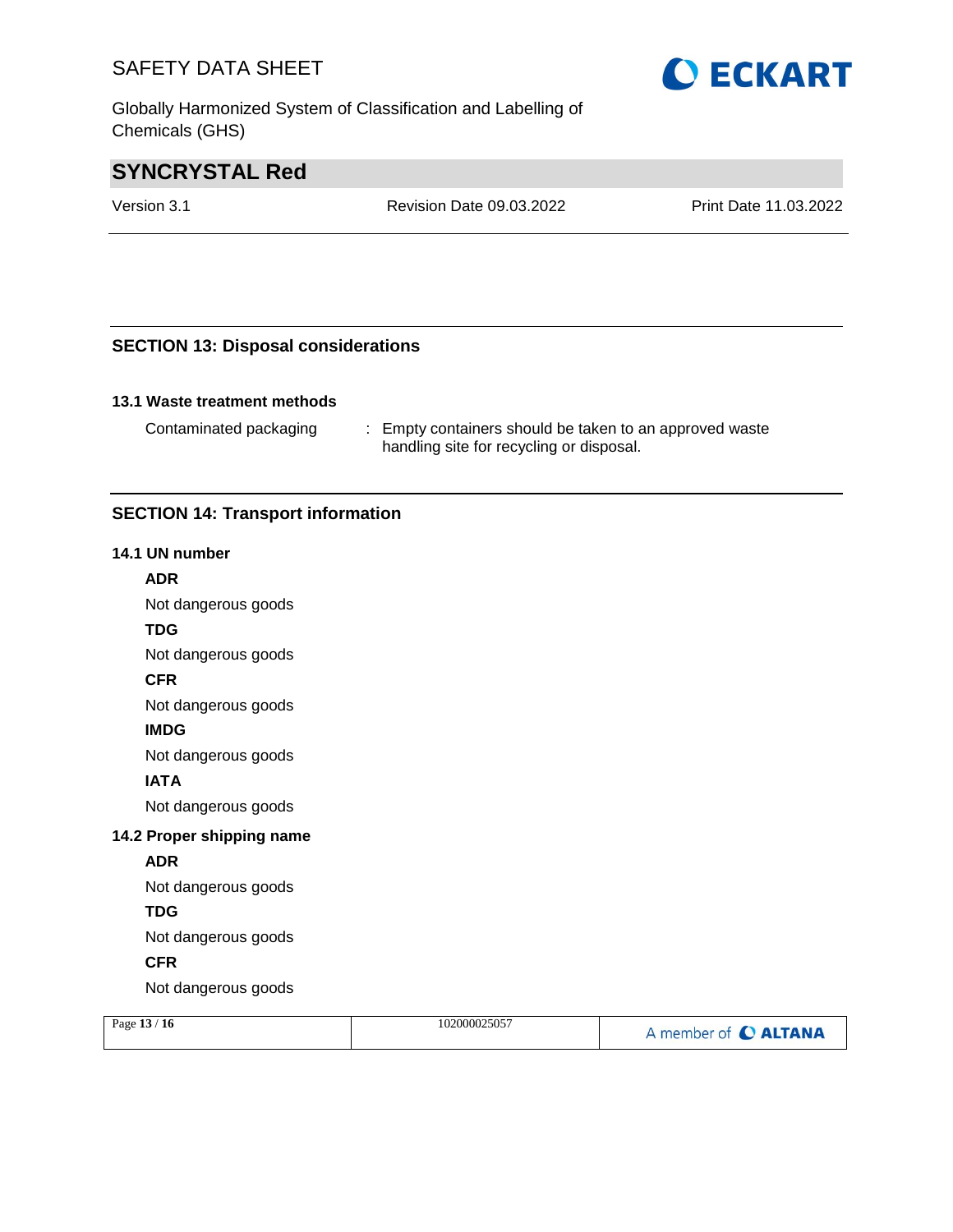

Globally Harmonized System of Classification and Labelling of Chemicals (GHS)

# **SYNCRYSTAL Red**

Version 3.1 Revision Date 09.03.2022 Print Date 11.03.2022

### **IMDG**

Not dangerous goods **IATA** Not dangerous goods

#### **14.3 Transport hazard class**

### **ADR**

Not dangerous goods

### **TDG**

Not dangerous goods

#### **CFR**

Not dangerous goods

#### **IMDG**

Not dangerous goods

#### **IATA**

Not dangerous goods

### **14.4 Packing group**

#### **ADR**

Not dangerous goods

### **TDG**

Not dangerous goods

### **CFR**

Not dangerous goods

### **IMDG**

Not dangerous goods

### **IATA**

Not dangerous goods

| Page 14 / 16 | 102000025057 | A member of C ALTANA |
|--------------|--------------|----------------------|
|              |              |                      |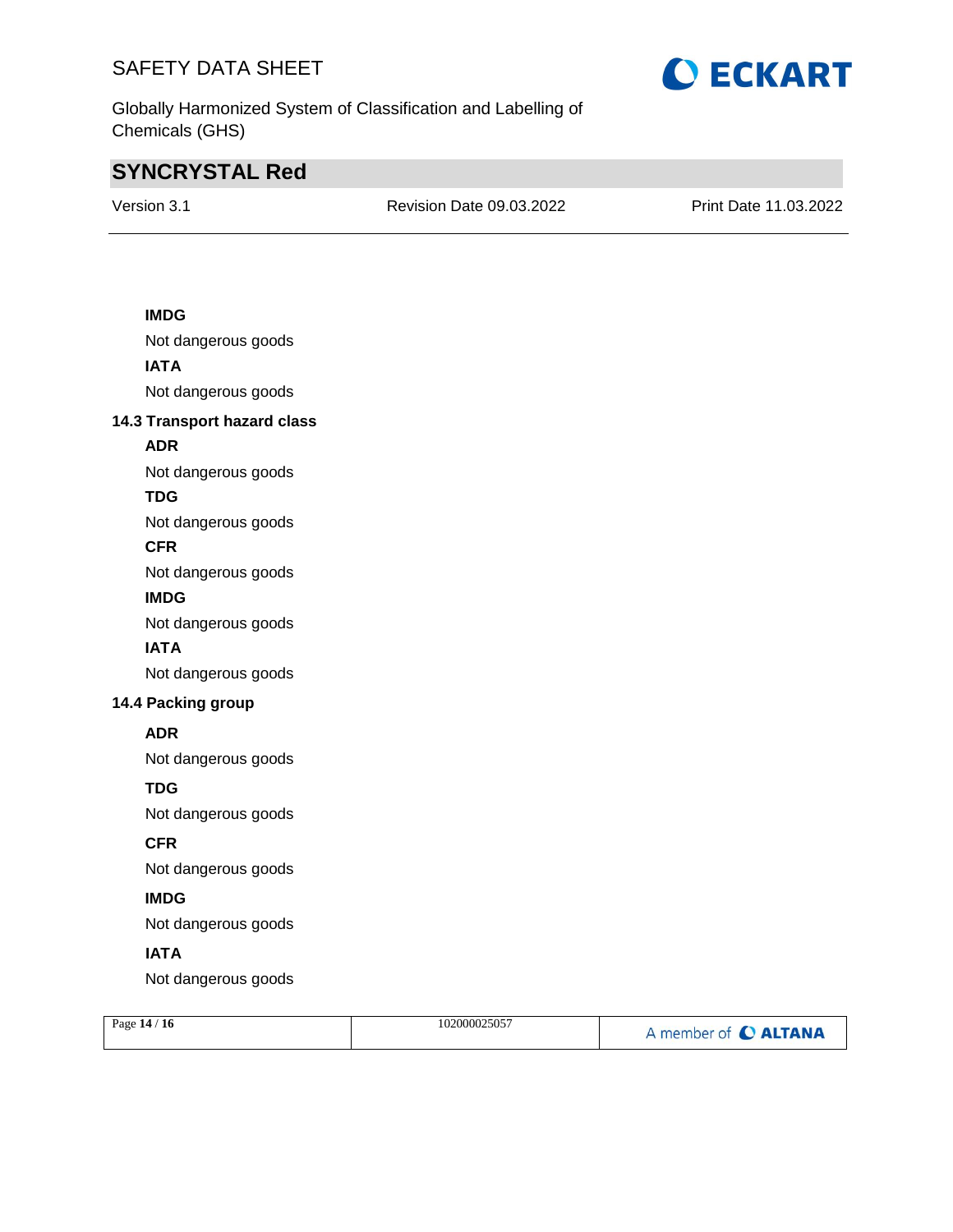Globally Harmonized System of Classification and Labelling of Chemicals (GHS)

# **SYNCRYSTAL Red**

Version 3.1 Revision Date 09.03.2022 Print Date 11.03.2022

#### **14.5 Environmental hazards**

#### **14.6 Special precautions for user**

Not classified as dangerous in the meaning of transport regulations.

# **14.7 Transport in bulk according to Annex II of MARPOL 73/78 and the IBC Code**

No data available

#### **SECTION 15: Regulatory information**

#### **15.1 Safety, health and environmental regulations/legislation specific for the substance or mixture**

| REACH - Candidate List of Substances of Very High<br>Concern for Authorisation (Article 59).                                                         | $:$ Not applicable |
|------------------------------------------------------------------------------------------------------------------------------------------------------|--------------------|
| Regulation (EC) No 1005/2009 on substances that<br>deplete the ozone layer                                                                           | : Not applicable   |
| Regulation (EU) 2019/1021 on persistent organic<br>pollutants (recast)                                                                               | $:$ Not applicable |
| REACH - Restrictions on the manufacture, placing on<br>the market and use of certain dangerous substances,<br>preparations and articles (Annex XVII) | : Not applicable   |

#### **15.2 Chemical safety assessment**

No data available

|--|